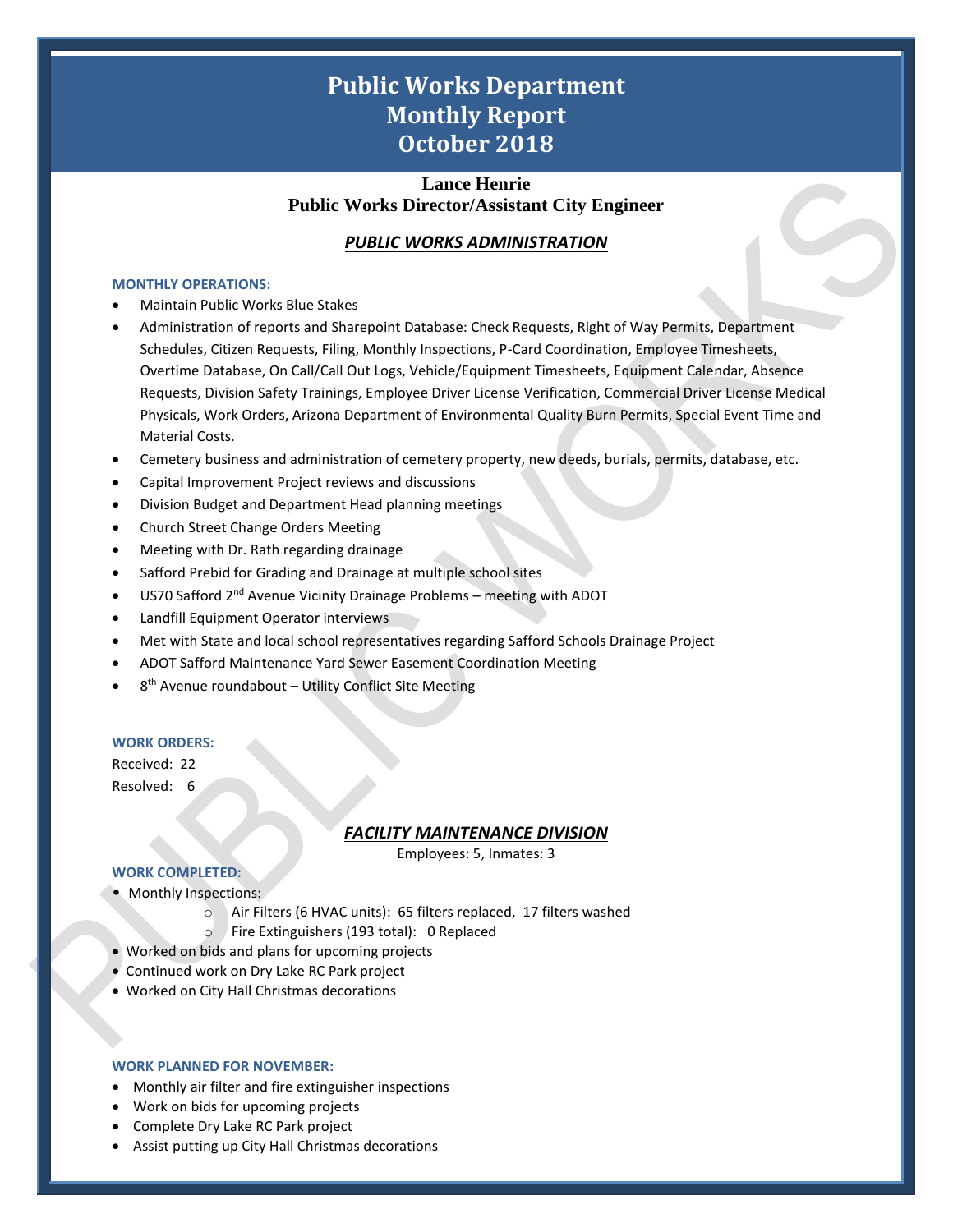## *LANDFILL DIVISION*

Employees: 4, Inmate(s): 1





- Green Waste: 44 Tons
- Tires (County wide) delivered to Landfill: 4,023 Tires
- City of Safford Monthly Free Residential Dump: 22.43 Tons
- Community Pride (October 27 31):
- Safford: 33.39 Tons
- Graham County: 65.51 Tons
- Town of Thatcher: 13.64 Tons
- Town of Pima: 8.12 Tons

## *PARKS AND CEMETERY DIVISION*

Employees: 5, Inmates: 2

2

## **WORK COMPLETED:**

- Continue weed spraying and regular maintenance of city lawns, landscaping, cemetery and airport
- Cleaned and installed new wattles on berms at AZ Post
- Trimmed Mesquite and shrubs along Multi Use Trail
- Assisted with RC Airstrip project
- Completed mowing airport runways and taxiways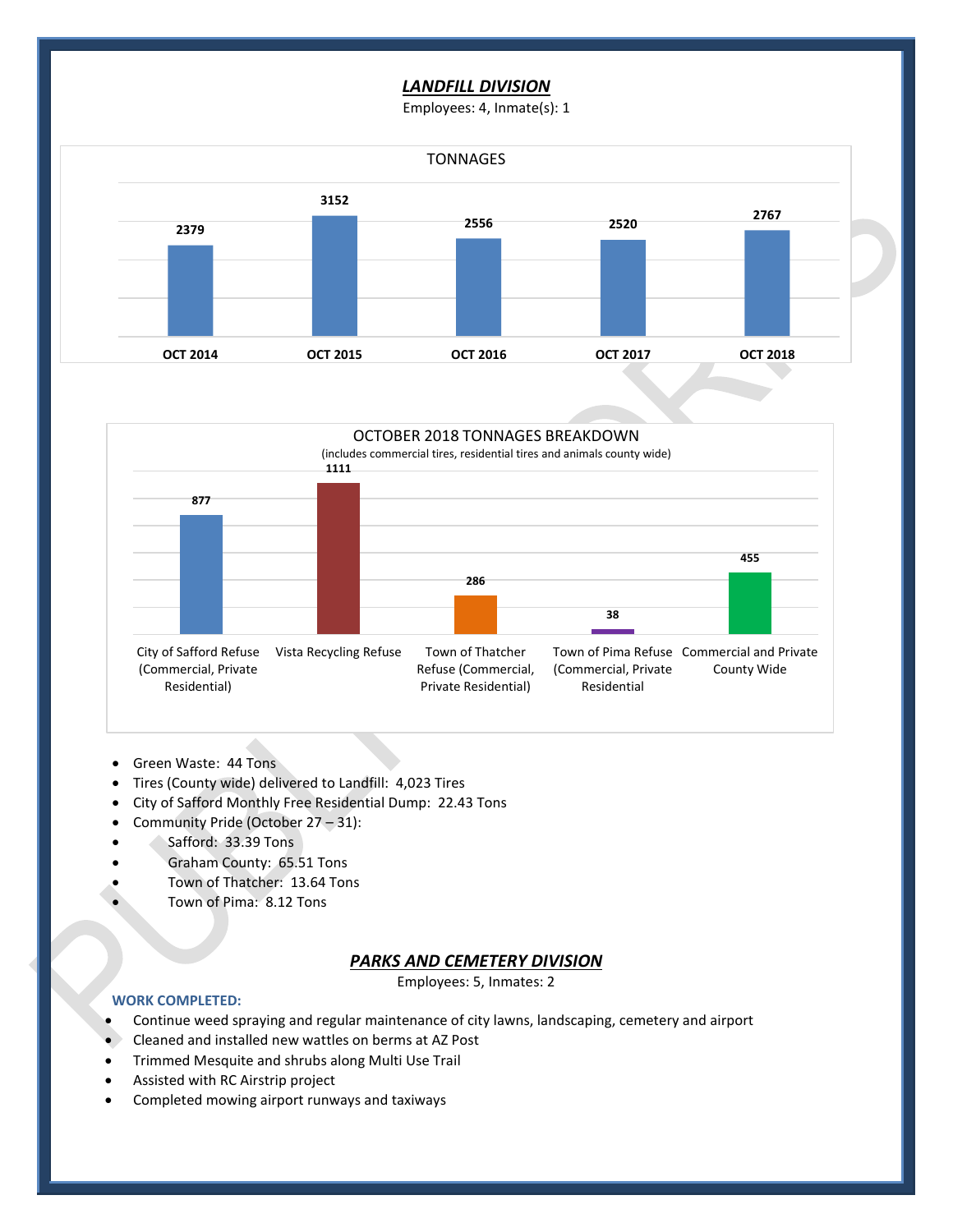#### **WORK PLANNED FOR NOVEMBER:**

- Continue weed spraying and regular maintenance of city lawns, landscaping, cemetery and airport
- Continue planning out LaTierra Pocket Park
- Install trees on 20<sup>th</sup> Avenue median
- Decorate downtown for the holidays

## *SANITATION DIVISION*

Employees: 5, Inmates: 2

#### • **WORK ORDERS:**

Received: 39 Resolved: 39 Repairs/Replacements: 12

## CITY OF SAFFORD RESIDENTIAL & COMMERCIAL REFUSE PICK UP



## RECYCLING



\* *Includes Safford, Town of Thatcher, Graham County and Pima*

## **FRIEDMAN RECYCLING MONTHLY REBATE**

3

|            | 2017 Rebate  | 2018 Rebate |              |            |              |
|------------|--------------|-------------|--------------|------------|--------------|
| July:      | \$25.00/Ton  | January:    | $$1.00/T$ on | July:      | $$1.00/T$ on |
| August:    | \$15.00/Ton  | February:   | $$1.00/T$ on | August:    | $$1.00/T$ on |
| September: | \$1.00/Ton   | March:      | $$1.00/T$ on | September: | $$1.00/T$ on |
| October:   | \$1.00/Ton   | April:      | $$1.00/T$ on | October:   | $$1.00/T$ on |
| November:  | \$1.00/Ton   | May:        | $$1.00/T$ on |            |              |
| December:  | $$1.00/T$ on | June:       | $$1.00/T$ on |            |              |

- Town of Thatcher Recycling Tonnage: (Recycling Campaign began in July 2017)
- FY 17/18 Total: 51.82/Tons
- July: 4.69 Tons
- August: 5.65 Tons
- September: 3.99 Tons
- October: 5.08 Tons